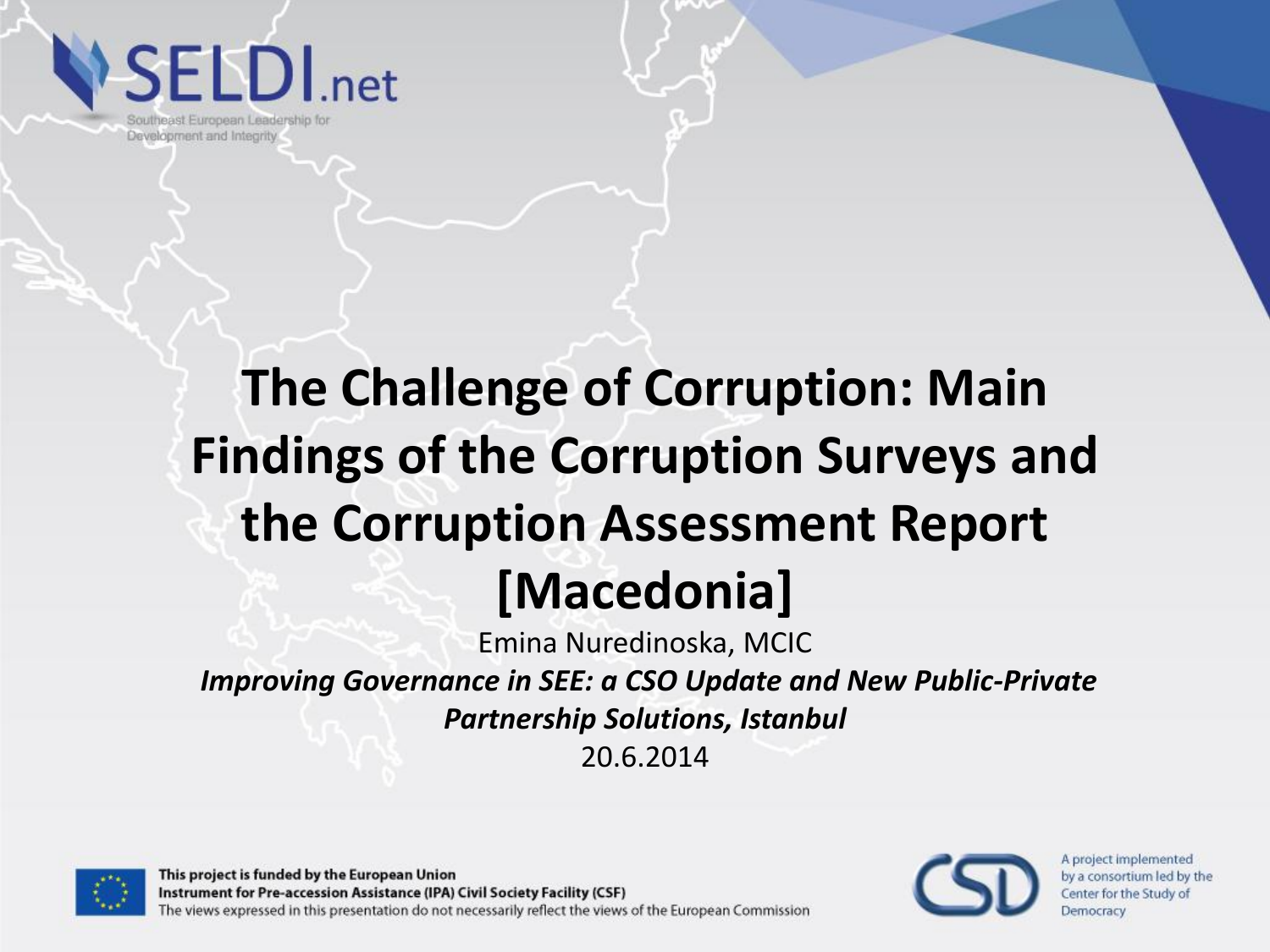# Introduction: Corruption Environment in the Country

|                | <b>Category/Problems</b> | %    |
|----------------|--------------------------|------|
|                | Unemployment             | 69,2 |
|                | Poverty                  | 47,1 |
| 3              | Low incomes              | 37,4 |
| $\overline{4}$ | High prices              | 32,5 |
| 5              | Corruption               | 27,9 |
| 6              | Political instability    | 18,7 |

- CPI (TI):
	- 104 in 2005 with 2,7
	- 67 in 2013 with 44
- Legal and strategic framework in place
- Weak institutions



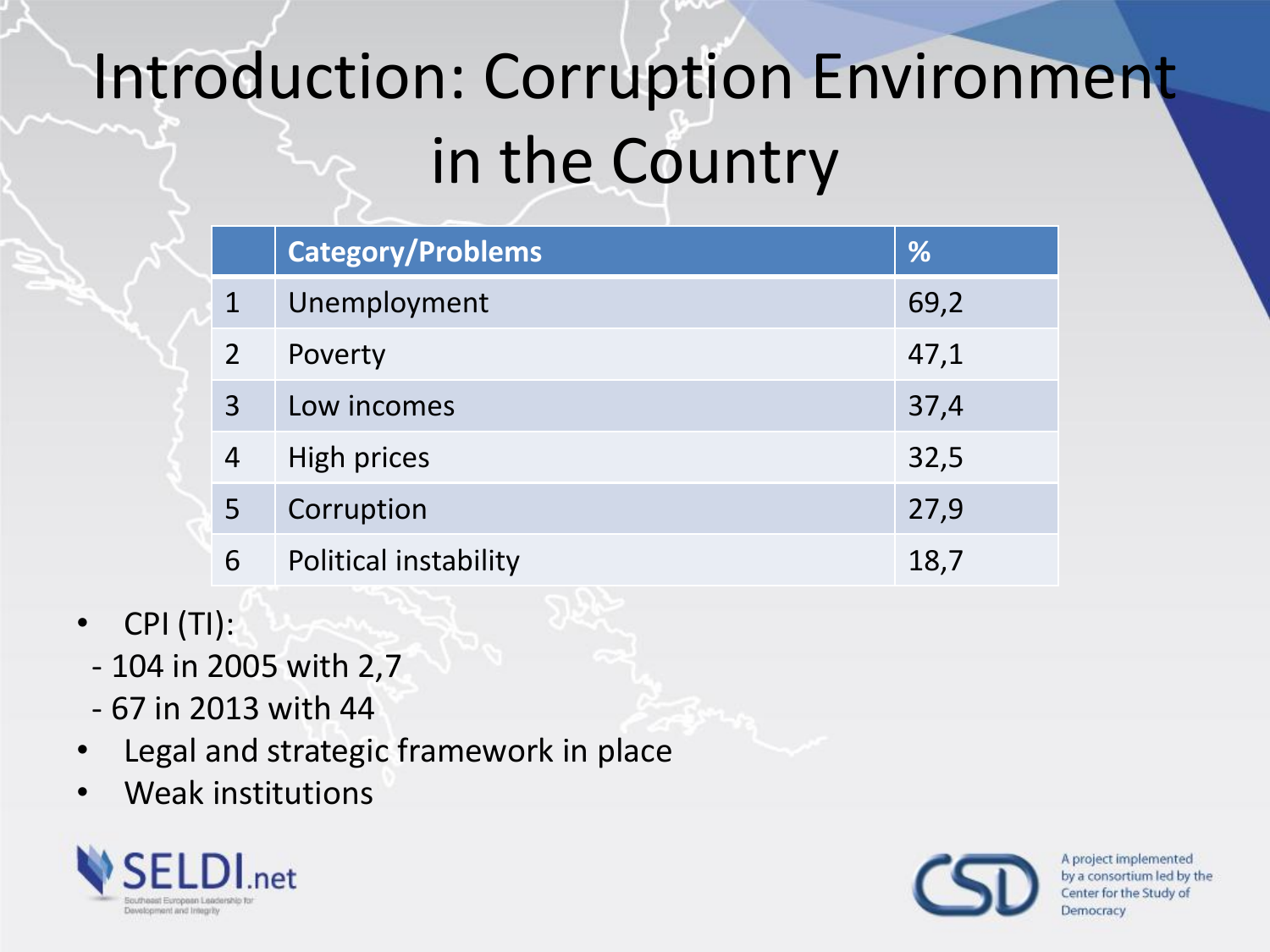#### Corruption Levels and Survey Results

(II)

| <b>Spread of Corruption</b> |                          |               |                         |      |  |  |
|-----------------------------|--------------------------|---------------|-------------------------|------|--|--|
|                             | <b>Institutions</b>      | $\frac{9}{6}$ | Professions             | $\%$ |  |  |
|                             | Customs                  | 34            | <b>Customs officers</b> | 36,3 |  |  |
|                             | Judiciary                | 32,8          | Judges                  | 31,5 |  |  |
|                             | Police                   | 28,8          | <b>Ministers</b>        | 31,0 |  |  |
| $\overline{4}$              | Ministry of Health       | 28,4          | <b>Tax officials</b>    | 29,0 |  |  |
| 5                           | Ministry of tran/commun. | 26,3          | <b>Doctors</b>          |      |  |  |
|                             |                          |               |                         | 28,6 |  |  |

Factors influencing the spared of corruption:

- 1. Fast personal enrichment sought by those in power
- 2. The laws are not implemented in Macedonia
- 3. Lack of strict administrative control
- 4. Ineffectiveness of the judicial system

#### 5. Moral crisis



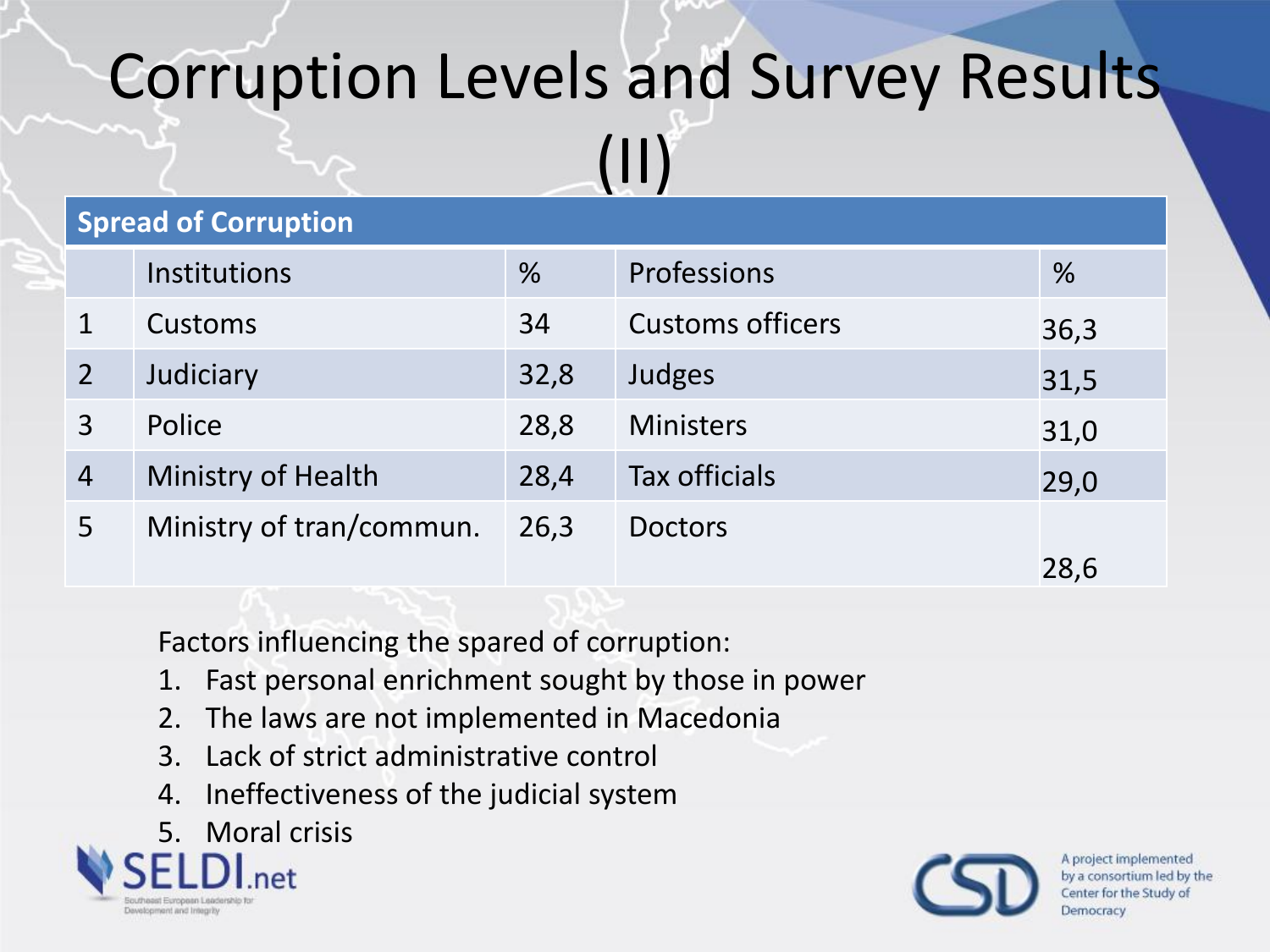



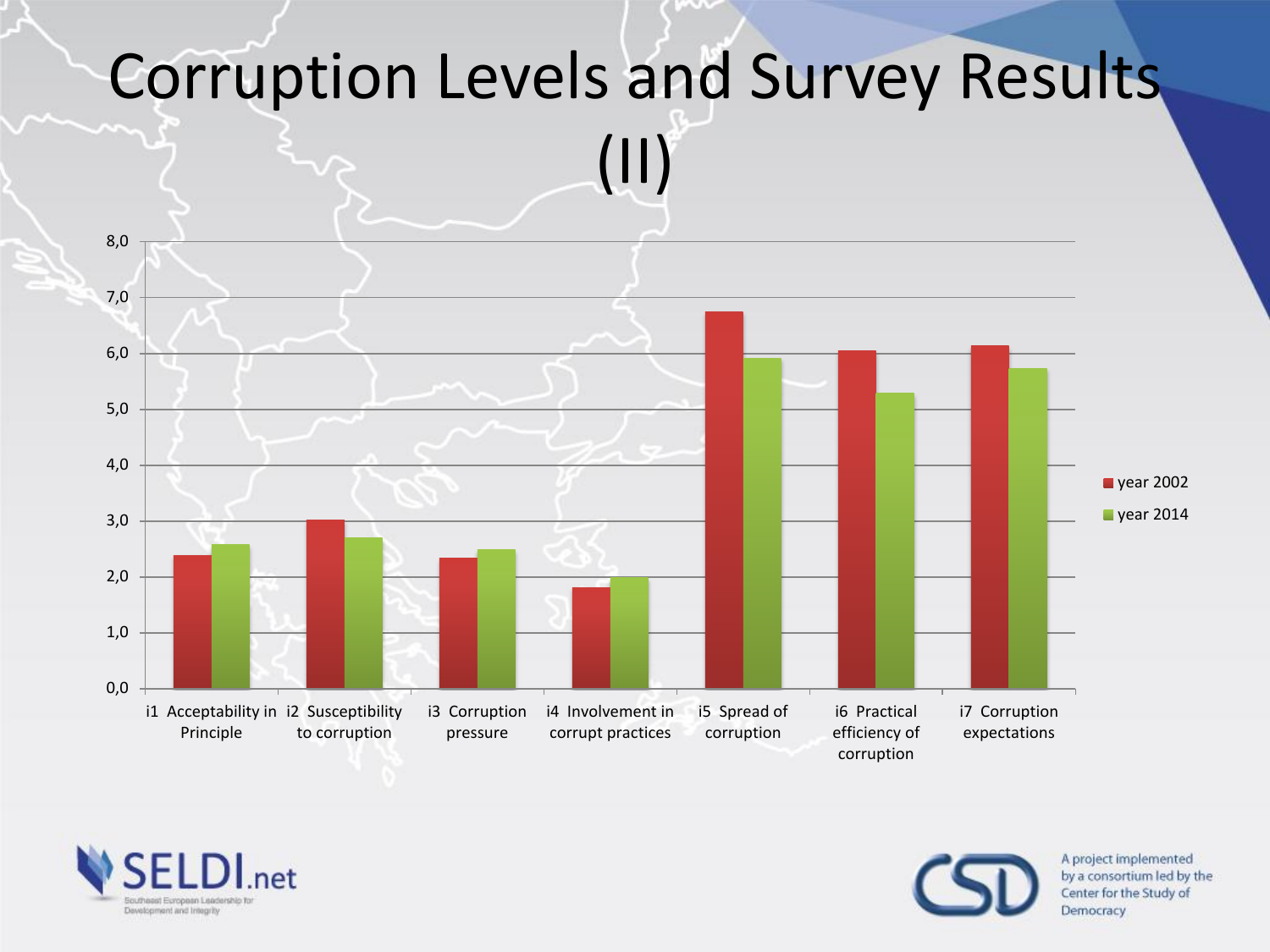# Anticorruption Policies and Regulatory Environment

- Basic Laws and strategies/policy:
	- Law on Prevention of Corruption (2002)
	- Law on Prevention of Conflict of Interests (2007)
	- Criminal Code (1996) (19 crimes, amendments for 5 new; 24 in total)
	- Law on Public Procurement (1998, 2007)
	- Law on Lobbying (2008)
	- Law on Financing Political Parties (2004)
	- State Programme for prevention and repression of corruption and conflict of interests (2011-2015)
- The legal framework is generally in place
- There is need for better whistleblower protection and establishment of integrity systems



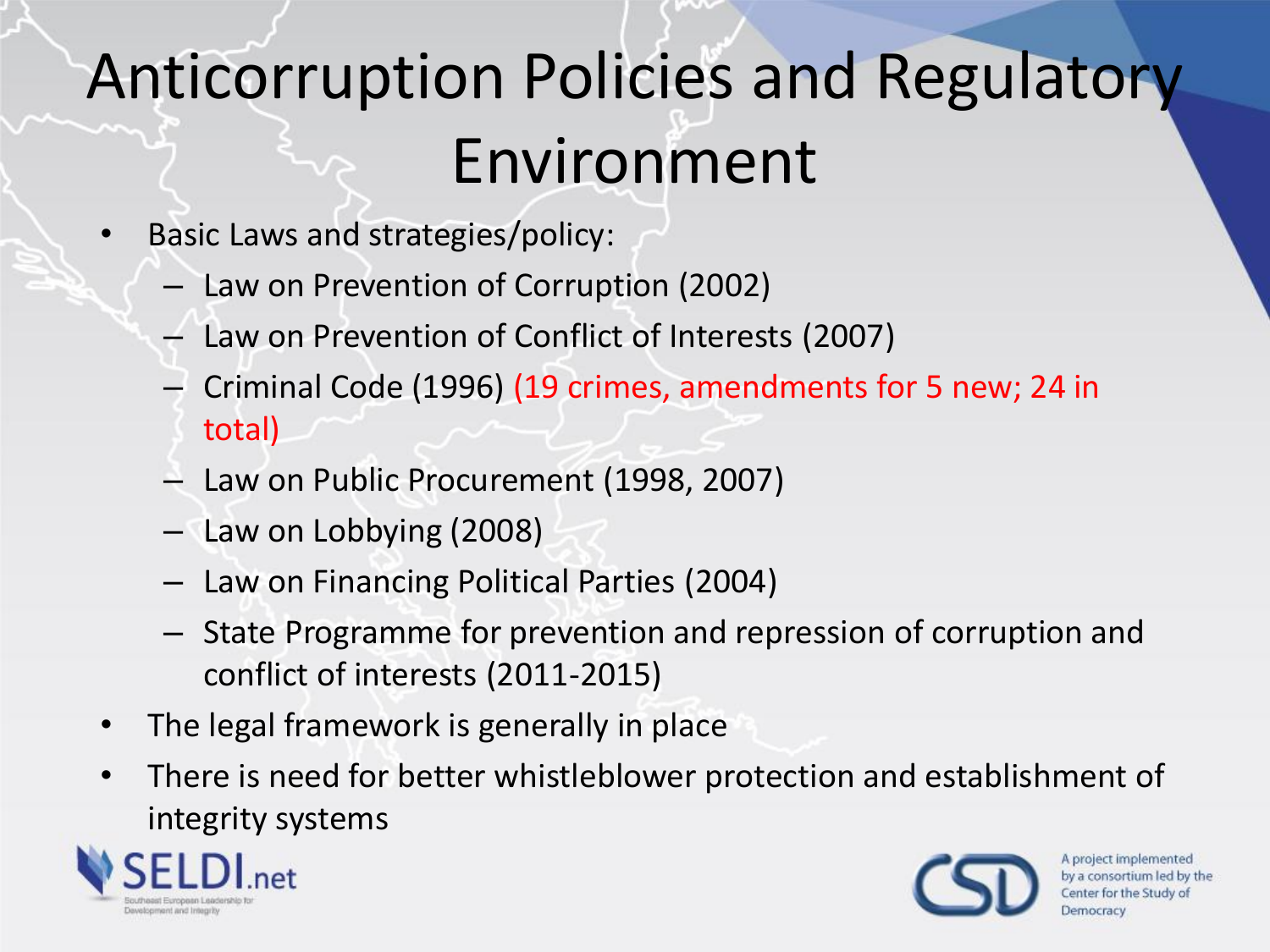# Institutional Practice and Enforcement of the Law

- State Commission for Prevention of Corruption (SCPC):
	- Passive and selective; very much connected to the ruling parties
	- Under staffed and underfunded
	- Not present in the public (almost invisible), non-transparent
	- Citizen's trust in SCPC has significantly decreased throughout the years
	- Lack of communication and information sharing among the responsible institutions

In general: lack of will and performance of all responsible institutions to combat corruption



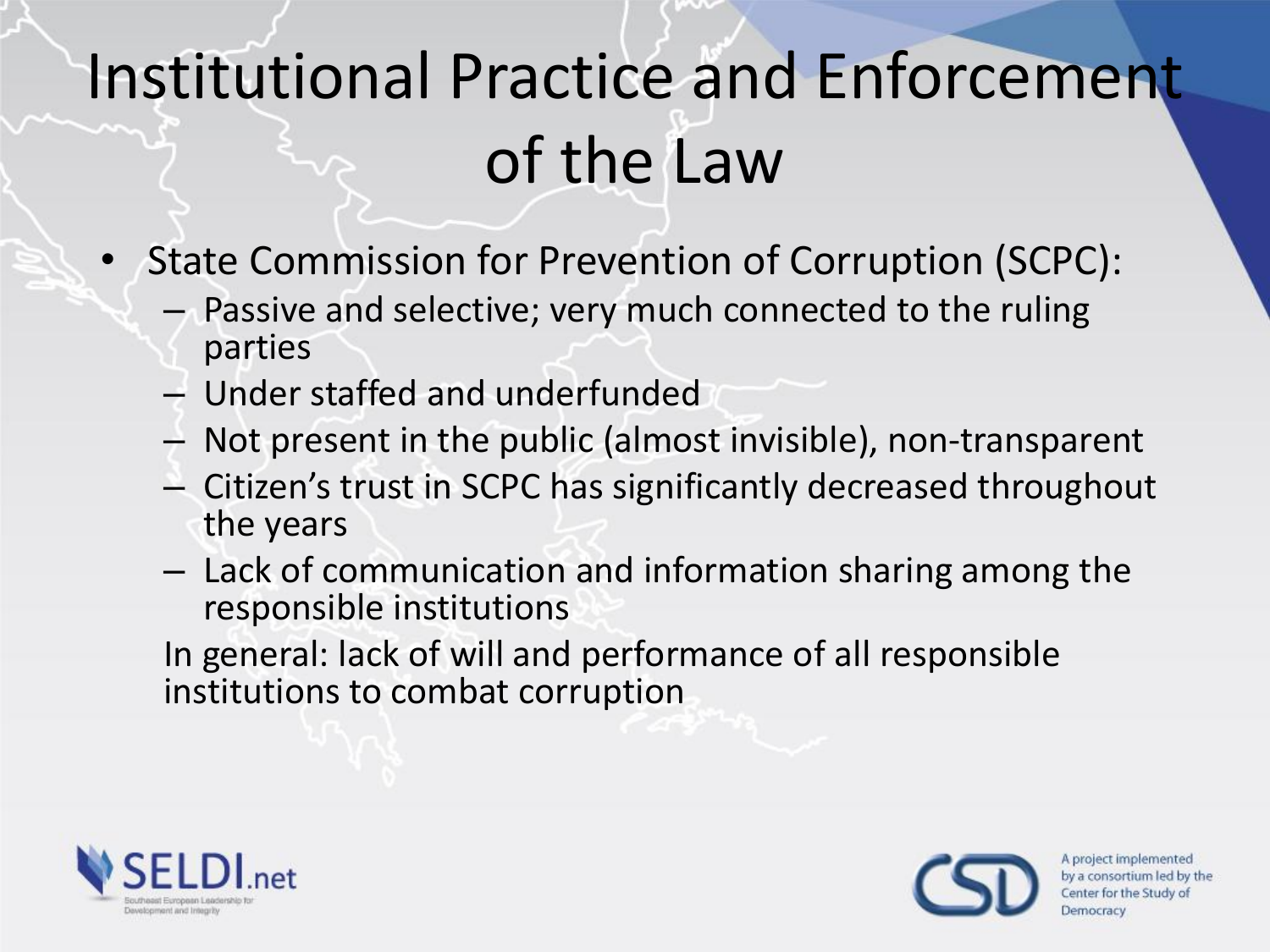#### The Judiciary in Anticorruption

- The Judiciary is recognized as one of the most corrupt segments of the society
- Basic Court Skopje I: Specialized department for cases of organized crime and corruption
- Public Prosecutions Office: Prosecutor for organized crime and corruption
- Judiciary Council and SCPC dealing with corruption in the judiciary: until 2011 minister of justice in the JC
- Insufficient control of the court corruption
- Lack of publicly available data on disciplinary cases against judges accused for corruption: one case on 2011 – president of the Court of Appeal was removed (controversial proceeding related to corruption)



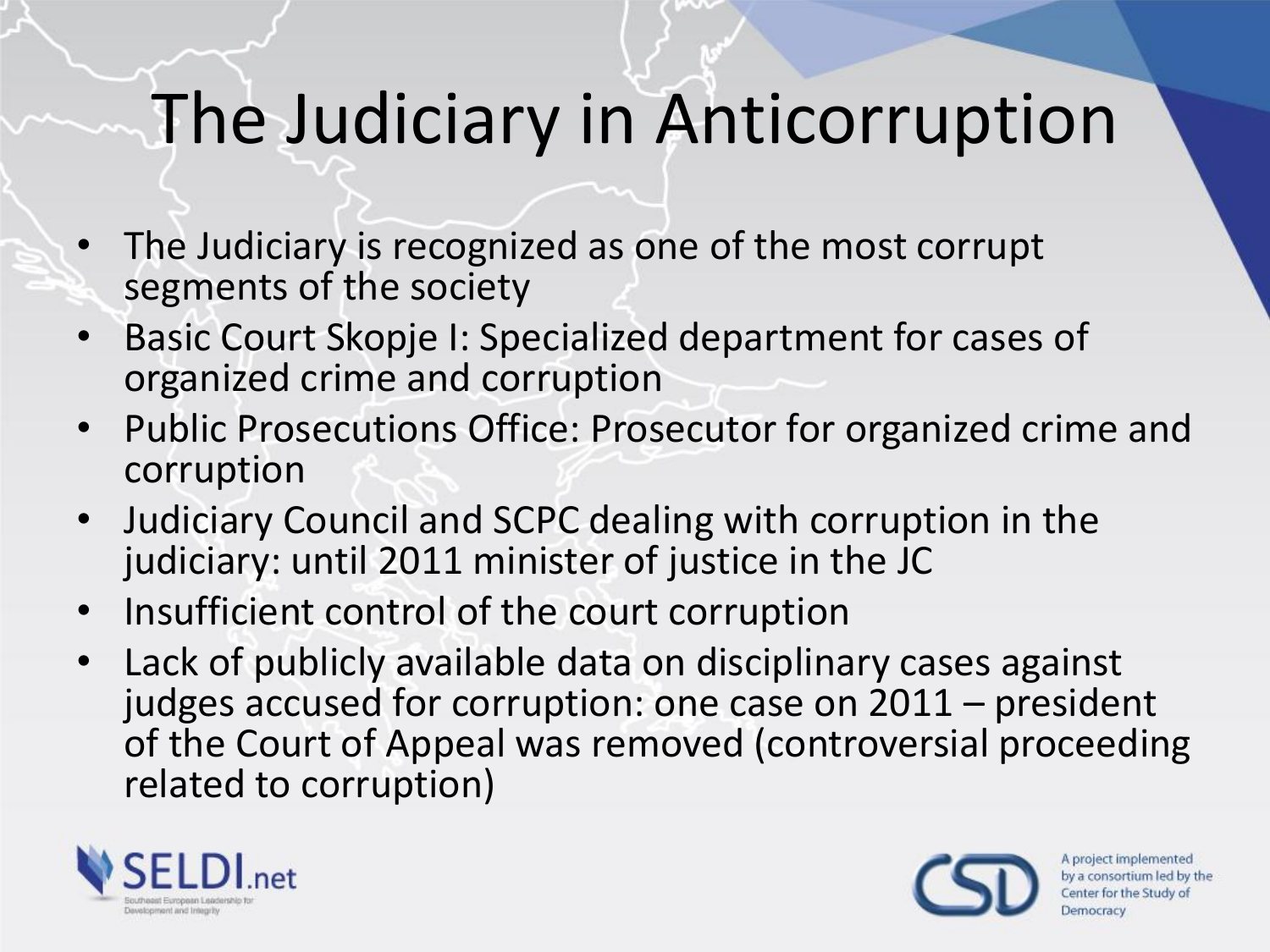# Corruption and the Economy (I)

- 6,5 % of the companies that had contact with public official, paid bribe more than once (UNODC)
- High percentage of hidden economy: 24 % 30 % from GDP (EC PR); strategy and action plans are not sufficient
- Public Procurement:
	- From 611 application received by SCPS in 2012, 29 were concerning the possible corruption in pp. (around 5%)
	- In 2013 1/3 of the tenders contracted with the company, appeared as only bidder (no electronic competition, no e-auction for price reduction)
- Misuse of EU funds: case where the Director of Agency for Mobility and European Education was involved – assigned project to the organization leaded by the members of his family
	- Uncovered by the media
	- Director was removed and the Agency not active for some period
	- Still no legal resolution of the case



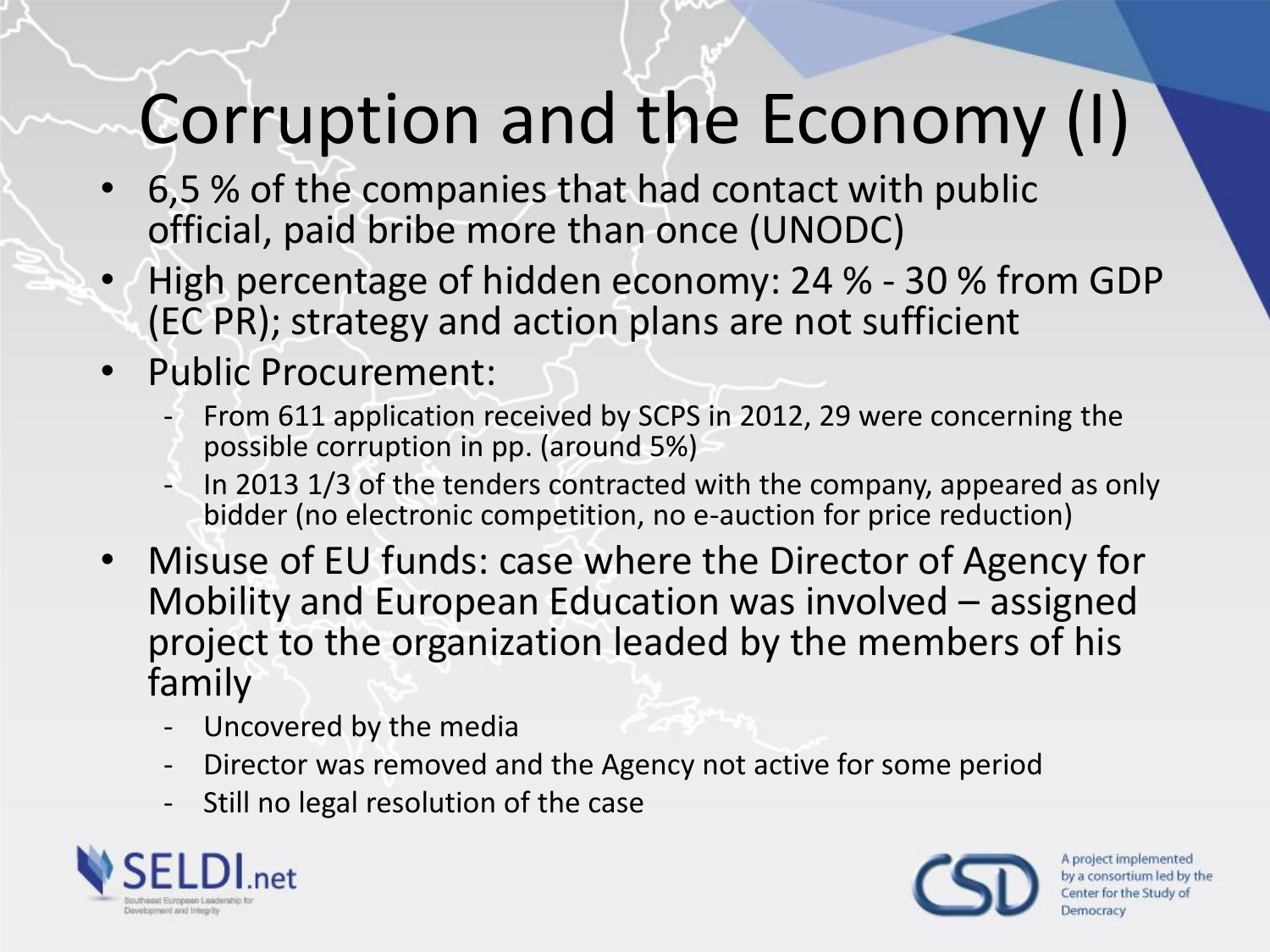# Corruption and the Economy (II)

- Insufficient transparency of the Budget preparation and execution processes
- Lack of easy for use data: published in \*pdf
- Open Budget Initiative (OBI 2012): Macedonia in in the last group if countries that make only a minimum information available
- Social subsidies: 6,8% of annual budget: abused for election purposes (vote buying)



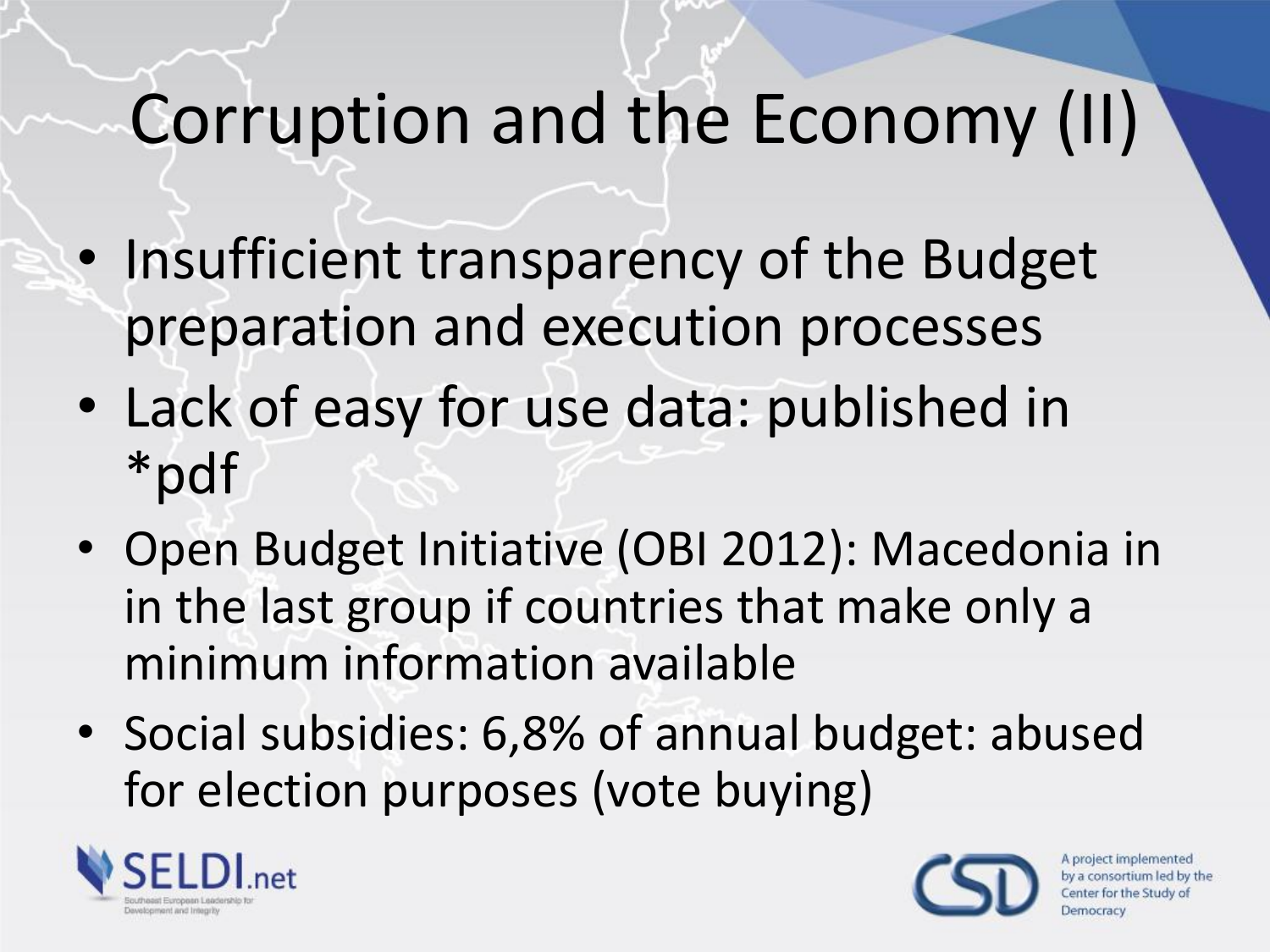# Civil Society in Anticorruption

- CSOs active in:
	- Monitoring good governance (transparency, accountability, conflict of interest, etc)
	- Monitoring of the judiciary
	- Monitoring of the public procurement
	- Providing free legal aid
- Difficult access to public information and lack of cooperation with the institutions
- Insufficient expertise of the CSOs
- Insufficient transparency of the CSOs
- Insufficient donor support
- Lack of networking and common action



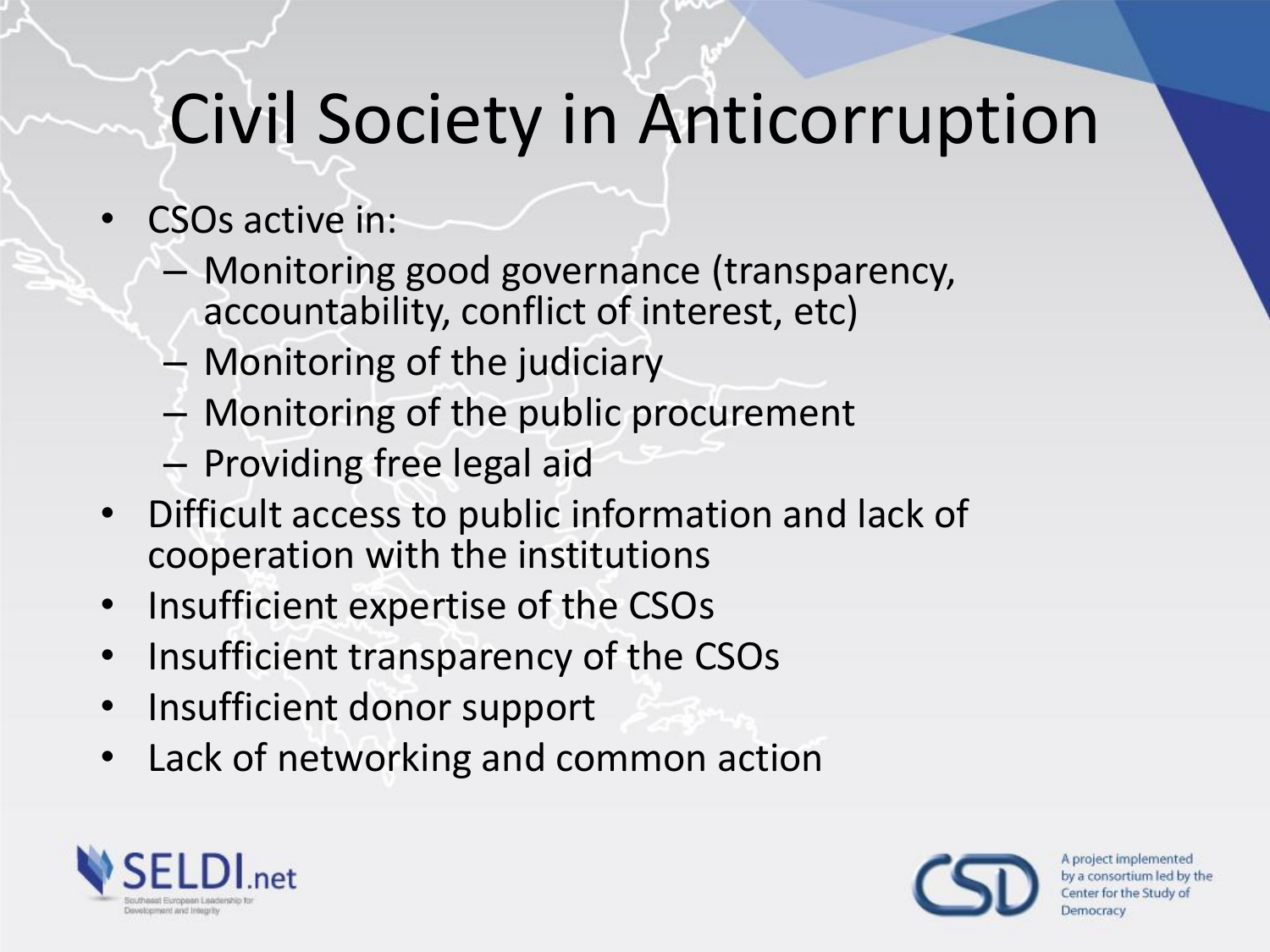#### International Cooperation

- Main international monitoring conclusion: The legal framework is in place, but the implementation of it is selective and insufficient (EC, GRECO, State Department)
- EC progress reports:
	- The relevant anticorruption bodies are faced with lack of administrative and financial capacities
	- Insufficient judicial capacity and lack of judicial independence for dealing with cases of corruption (especially high level corruption)
	- Non-transparent political party financing



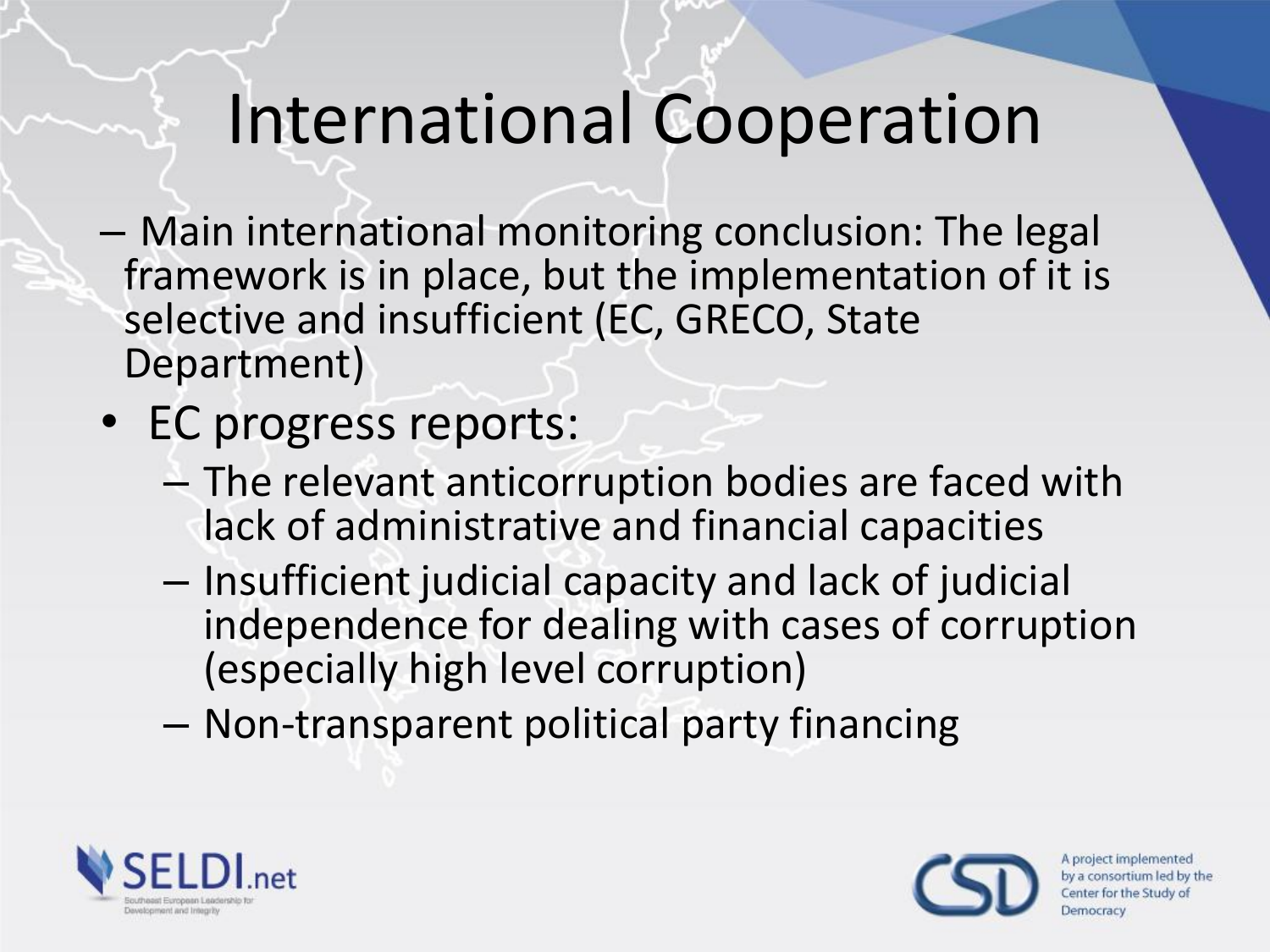### Policy Recommendations

- Need of independent and pro-active SCPC and other national level bodies
- Increasing of sharing information among the state institutions dealing corruption
- Need for establishing of special anti-corruption body responsible for internal control
- Need for independent and transparent judiciary and especially prosecution: not in terms of legislation but in terms of human and financial independency
- Evaluation process of judges should be as widely transparent as possible
- Need for increasing the protection of leakers and whistleblowers